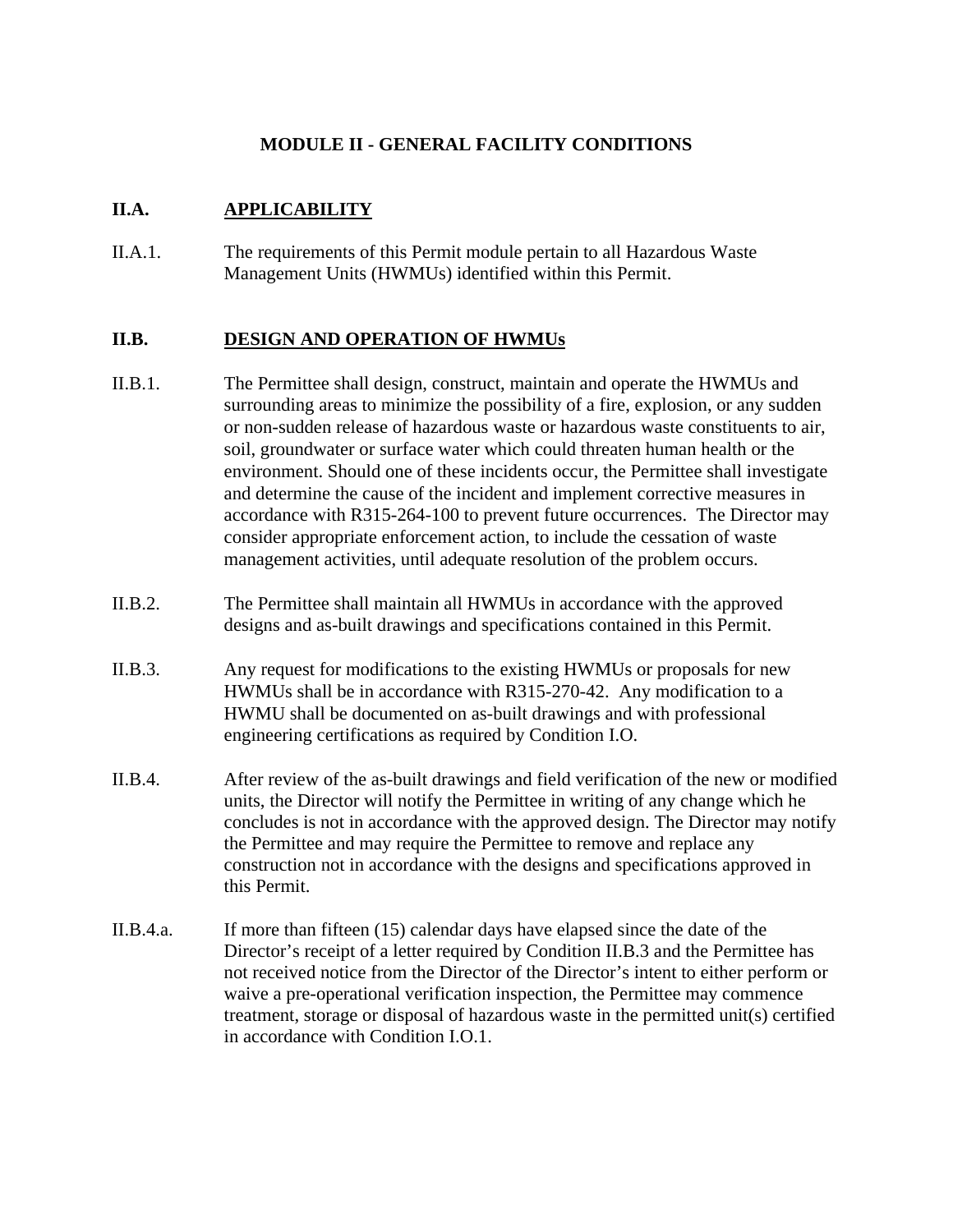### **II.C. REQUIRED NOTICE**

- II.C.1. As required by R315-264-12(a)(1), the Permittee shall notify the Director in writing at least thirty (30) days in advance of the date the Permittee expects to receive hazardous waste from a foreign source. Notice of subsequent shipments of the same waste from the same foreign source in the same calendar year is not required.
- II.C.2. When the Permittee arranges to receive hazardous waste from an off-site source (except where the Permittee is also the generator), prior to any waste shipment, the Permittee shall inform the generator in writing that Univar has the appropriate permit(s) for and may accept the waste the generator is shipping. This shall be accomplished by sending the generator a statement of these facts once for each waste stream. As required by R315-264-12(b) and Condition II.K.1., the Permittee shall keep a copy of this written notice as part of the operating record.

### **II.D. WASTE ANALYSIS PLAN**

- II.D.1. The Permittee shall comply with all applicable requirements of R315-264-13 and the procedures of the Waste Analysis Plan included as Attachment 1 of this Permit. The Permittee shall adhere to the following requirements:
- II.D.1.a. The contents of each container to be placed on the container storage pads are evaluated and classified in accordance with R315-264-1105 to determine possible incompatible storage conditions. These classifications shall be recorded in the Facility operating record.
- II.D.1.b. Any liquid collected from secondary containment systems shall be managed as hazardous waste unless the Permittee determines otherwise in accordance with the Waste Analysis Plan. The Permittee shall document in the operating record, any knowledge-based determination by recording, 1) the date liquid is recovered, 2) the quantity of liquid recovered, and 3) the basis for generator knowledge, including results of any tests, screening or analyses used to support that knowledge.
- II.D.1.c. The method used to obtain a representative sample of the waste to be analyzed shall be the appropriate sampling method specified in the Waste Analysis Plan, Attachment 1 from R315-261-1090 or an equivalent method approved by the Director. Laboratory methods shall be specified in the Waste Analysis Plan, Attachment 1 from the latest edition of Test Methods for Evaluating Solid Waste: Physical/Chemical Methods SW-846 (hereafter, referred to as SW-846), or Standard Methods for the Examination of Water and Wastewater (prevailing edition). Other analytical methods may be allowed as approved in the Waste Analysis Plan, Attachment 1 to this Permit.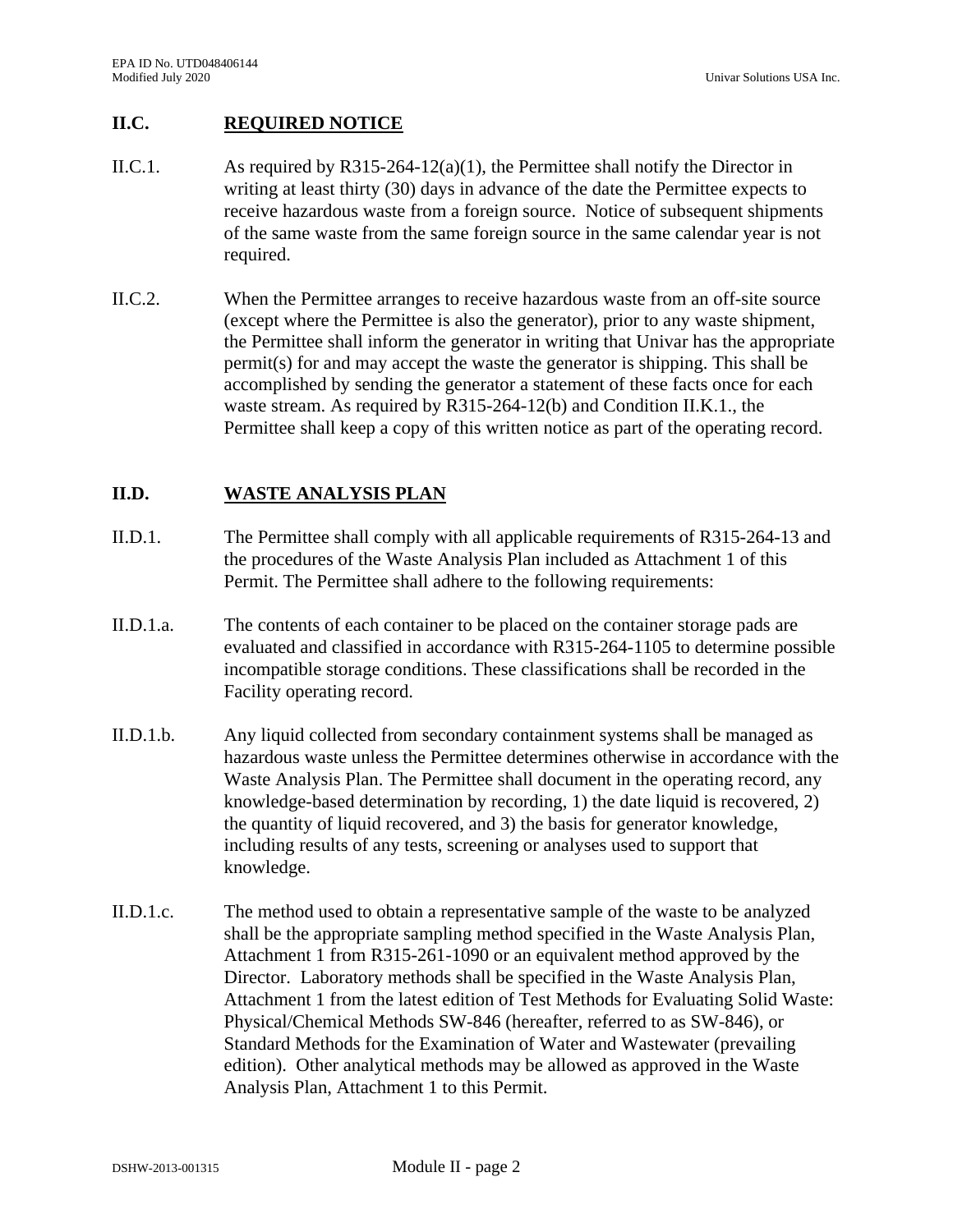- II.D.1.d. When requesting an equivalent, substitute or additional analytical method, the Permittee shall submit to the Director, for review and approval. The request for substitution must include a justification of equivalency of the analytical method which is currently approved for use in this Permit or SW-846. The request shall provide information demonstrating that the proposed method is equal to or superior to any corresponding method in terms of sensitivity, accuracy, and precision (i.e., reproducibility).
- II.D.1.d. The Permittee shall confirm the analysis of each incoming waste stream when a generator notifies the Facility that the process generating the waste has changed, the Facility has reason to suspect the waste is in non-conformance with the profile, or annually , in accordance with Attachment 1, or equivalent methods approved by the Director in accordance with II.D.1.c. The Permittee shall document in the operating record the basis of hazardous waste determinations using generator knowledge.
- II.D.2. The Permittee shall, at a minimum:
- II.D.2.a. Maintain proper functional instruments;
- II.D.2.b. Use approved sampling and analytical methods as specified in the Waste Analysis Plan;
- II.D.3. The Permittee shall use a laboratory certified by the State of Utah to perform the contracted analyses. Provisional certification (conditional or probationary certification until permanently certified) is not acceptable as certification under this condition. For parameters for which certification is unavailable, the laboratory shall provide quality control/quality assurance data sufficient to assess the validity of the data. The Permittee shall inform the laboratory in writing that it is required to follow the Waste Analysis Plan conditions set forth in Attachment 1.
- II.D.4. The Permittee shall inspect the integrity of all samples provided by generators and shall document the results of this assessment in the operating record. The inspection shall include evaluation of the following: 1) type of sample container, 2) quantity of sample, 3) integrity of sample container, 4) integrity of preservation techniques (i.e., temperature of container at time of receipt), 5) head-space tolerance, and 6) hold time with respect to sample collection date. All criteria shall be evaluated by EPA SW-846 standards and must meet the regulatory detection limt. The Permittee shall maintain the integrity of samples judged acceptable.
- II.D.5. Parameter ranges reported on generator waste profile sheets (WPS) for pH may not be accepted by the Permittee if the reported range for pH exceeds 3.0 standard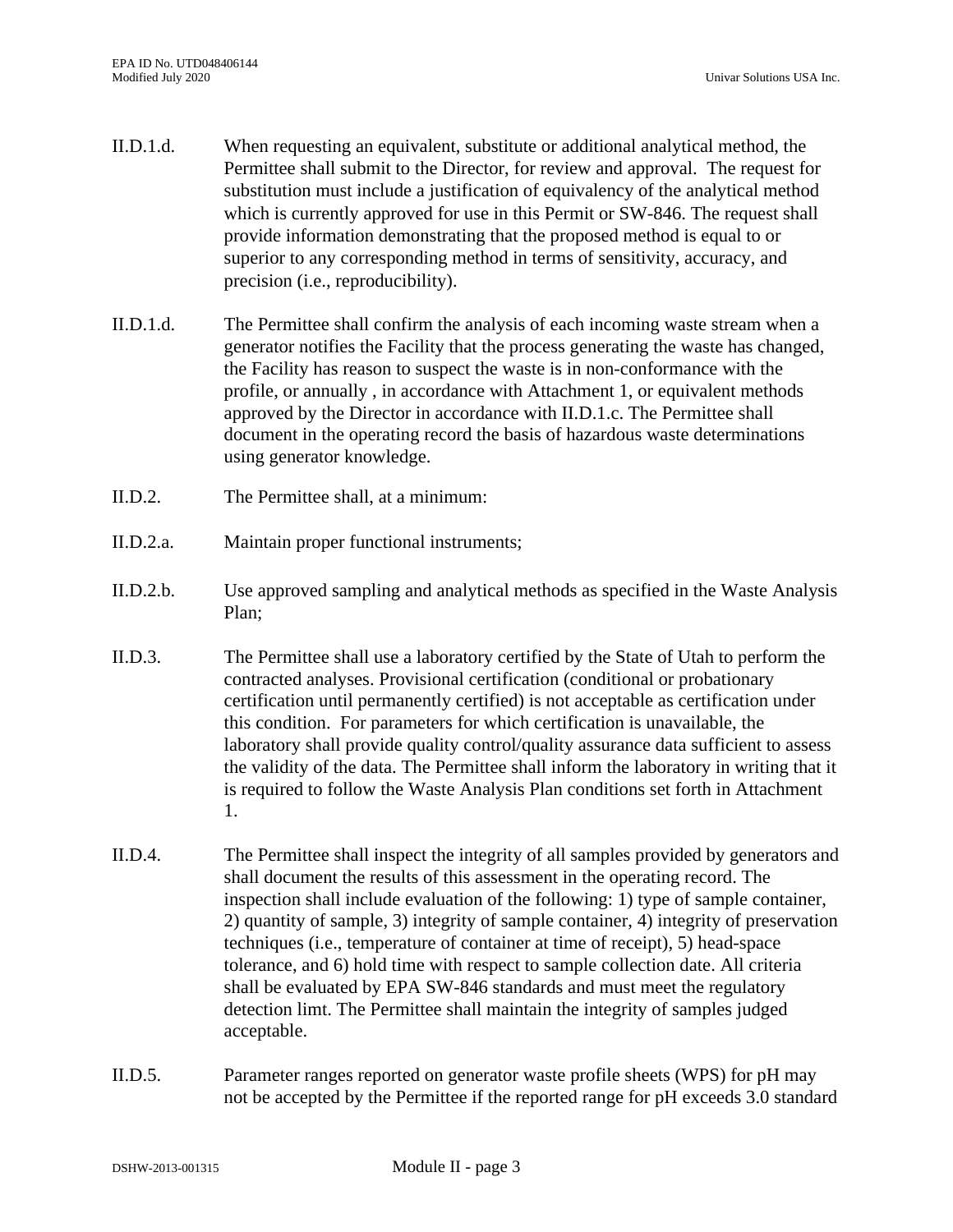units (SU) for pH. The acceptance tolerance for specific gravity (SG) will be  $\pm$ the WPS reported range unless the reported range for SG exceeds 0.20 standard units for SG. If an end value for a reported pH range is 3 or less, or 11.5 or more, the Permittee shall verify the presence or absence of the characteristic of corrosivity through analytical measurement during inspection of incoming waste shipments.

### **II.E. SECURITY**

- II.E.1. The Permittee shall comply with security conditions and procedures contained in Attachment 2.
- II.E.2. The Permittee shall maintain an electronically controlled gate at the main truck entrance operated by Univar personnel only.

#### **II.F. GENERAL INSPECTION REQUIREMENTS**

- II.F.1. The Permittee shall conduct inspections in accordance with R315-264-15, follow the procedures and inspection schedule specified in Attachment 3 and keep records of inspections as required by R315-264-15(d). In addition, the Permittee shall comply with the conditions pertaining to inspections in Module III, and the following conditions:
- II.F.1.a. The Permittee shall remedy any deterioration or malfunction of equipment or structures as required by  $R315-264-15(c)$ . If the remedy requires more than seventy-two (72) hours to implement from the time that the problem is detected, the Permittee shall submit to the Director, before the expiration of the seventytwo (72) hour period, a written report that shall include a proposed time schedule for correcting the problem.
- II.F.1.b. Any problem which could endanger human health or the environment (e.g., tank rupture, dike failure, transportation spills, etc.) shall be corrected as soon as possible after the problem is discovered. The Permittee shall make every effort to eliminate the threat to human health or the environment within twenty-four (24) hours.
- II.F.1.c. Problems found during scheduled inspections conducted under this Module or Module III shall be corrected within the time frame stipulated in Conditions II.F.1.a. and II.F.1.b. If, upon determination by the Director or the Permittee, continued operation of the HWMU involved in the inspection could endanger human health or the environment, the Permittee shall immediately cease operation of the unit until the problem has been corrected. The Permittee shall be allowed to undertake those operations which are part of corrective activities.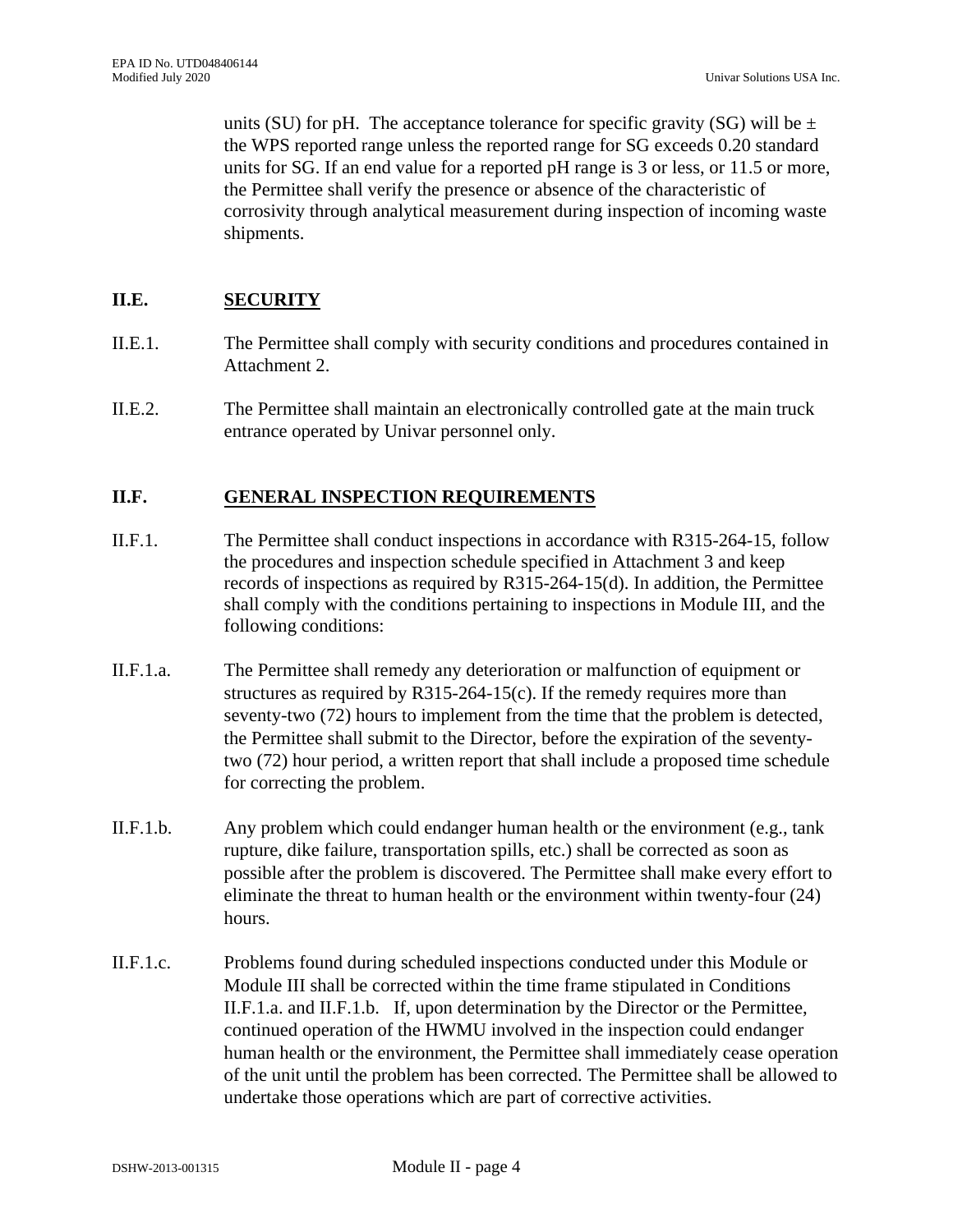### **II.G. PERSONNEL TRAINING**

- II.G.1. The Permittee shall conduct personnel training as required by R315-264-16. The Permittee shall comply with the training procedures specified in Attachment 6. New personnel working with or around hazardous waste shall complete the required personnel training within six months of their hire date, assignment to the Facility, or assignment to a new position at the Facility. Personnel shall not work unsupervised in these positions until they have completed the training requirements. In addition, the Permittee shall comply with the following conditions:
- II.G.1.a. The Permittee shall provide annual training in the use of the Contingency Plan and hazardous waste management procedures relevant to the positions in which they are employed for all employees.
- II.G.1.b. The Permittee shall maintain training documents and records as required by  $R315-264-16(d)$ ,  $R315-264-16(e)$  and in accordance with Attachment 6. At a minimum, these records shall include employee names, dates of hire, positions, training received, and dates when introductory, on-the-job, and annual training are completed. These records shall be documented and maintained in either printed form in the plant files or electronically.
- II.G.1.c. The Permittee shall maintain a current copy of the approved Training Plan (Attachment 6) at the Facility until the Facility is fully closed and closure is certified in accordance with R315-264-115 and Condition II.M.

# **II.H. GENERAL REQUIREMENTS FOR IGNITABLE, REACTIVE. OR INCOMPATIBLE WASTE**

- II.H.l. The Permittee shall comply with the requirements of R315-264-17 and the requirements of all applicable National Fire Protection Association (NFPA) codes.
- II.H.2. In addition to the requirements of R315-264-17, the Permittee shall comply with the conditions of Module III pertaining to ignitable, reactive, or incompatible waste.

#### **II.I. PREPAREDNESS AND PREVENTION**

II.I.1. The Permittee shall follow the procedures in the Preparedness and Prevention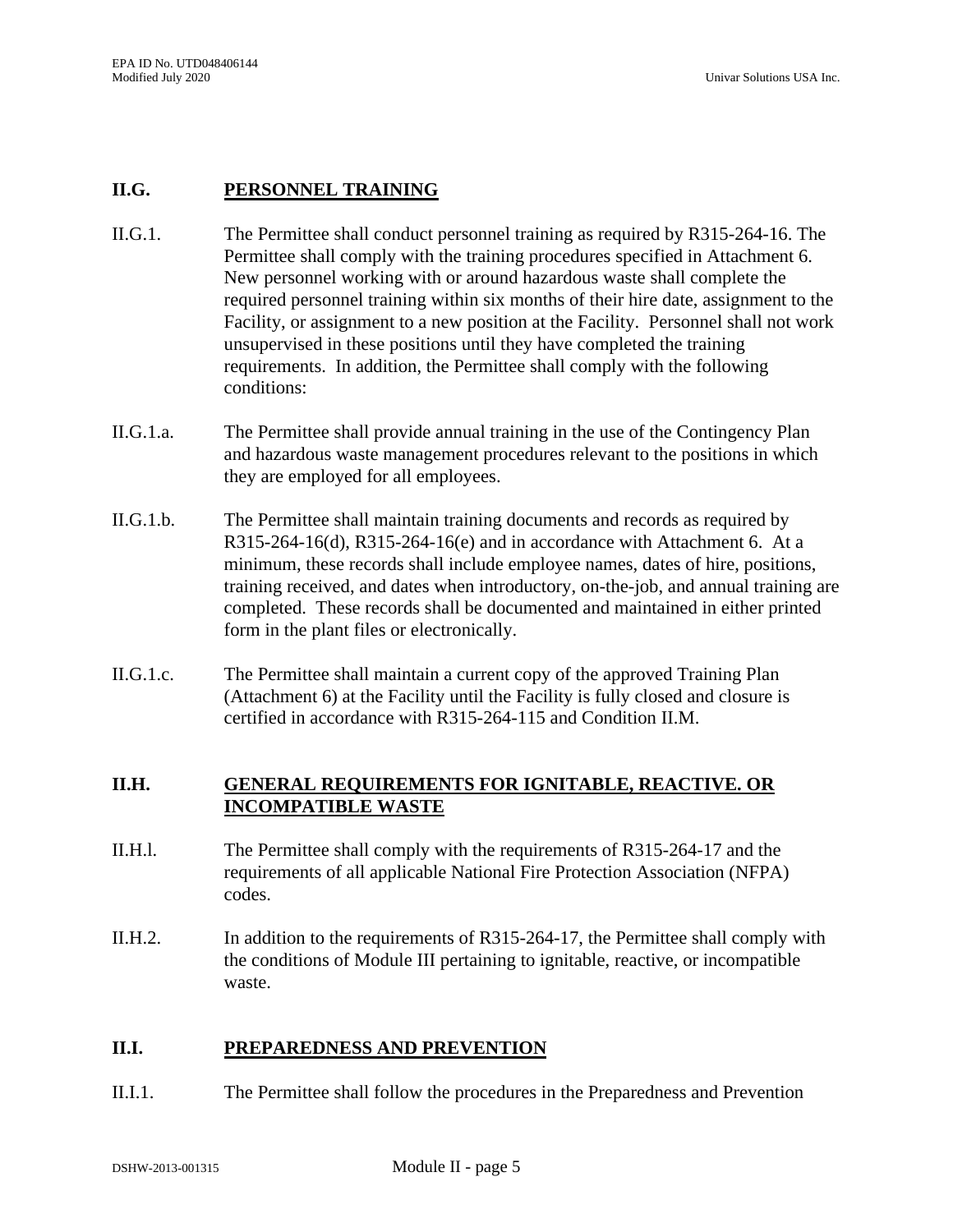Univar Solutions USA Inc.

Plan in Attachment 5.

- II.I.2. At a minimum, the Permittee shall equip and maintain in good operating condition at the Facility the equipment set forth in Attachment 5, as required by R315-264-33.
- II.I.3. The Permittee shall test and maintain the equipment specified in Condition II.I.2 as required by the NFPA to assure its proper operation in time of emergency.
- II.I.4. The Permittee shall maintain records of these preventative maintenance and repair activities specified in Condition II.I.3 and shall keep schedules, reflecting minimum and planned frequency for the performance of preventative maintenance activities in the Operating Record at the Facility in accordance with Condition II.L.
- II.I.5. The Permittee shall maintain access to the communications or alarm system as required by R315-264-34.
- II.I.6. The Permittee shall maintain aisle space as required by R315-264-35. Aisle space shall be maintained at a minimum of 30 inches to allow the unobstructed movement of personnel, fire protection equipment, discharge control equipment, and decontamination equipment to any area of Facility operation in an emergency.
- II.I.7. The Permittee shall attempt to make arrangements (Coordination Agreements) with State and local authorities as required by R315-264-37. Any refusals to enter into an agreement shall be documented in the Operating Record.

# **II.J. CONTINGENCY PLAN**

- II.J.1. The Permittee shall comply with the Contingency Plan, Attachment 4, and the emergency procedures specified in R315-264-56 whenever there is a fire, explosion, or release of hazardous waste or hazardous waste constituents which threatens or could threaten human health or the environment. The Permittee shall comply with R315-263-30 and Condition I.Q. in reporting releases to the Director.
- II.J.2. The Permittee shall maintain copies of the Contingency Plan and Quick Reference Guide, Attachment 4, at the Facility and provide copies to the local police departments, fire departments, hospitals, and State and local emergency response teams that may provide emergency services in accordance with the requirements of R3l5-264-53.
- II.J.3. In accordance with R315-264-54, the Permittee shall review the Contingency Plan, Attachment 4, when (a) the Permit is revised, (b) the Contingency Plan fails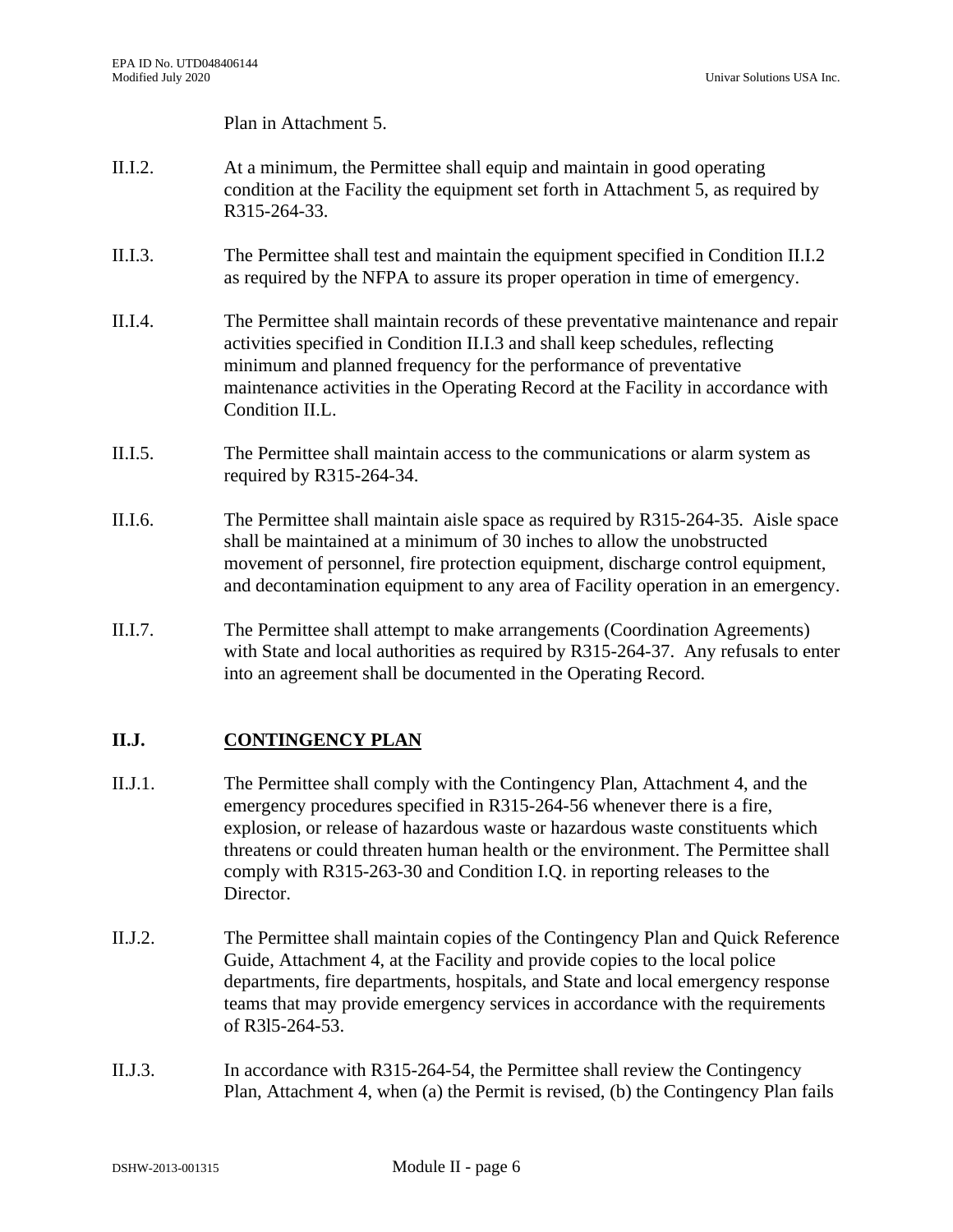in an emergency, (c) changes to the Facility materially increase the potential for fires, explosions or releases of hazardous constituents, (d) the list of emergency coordinators change, or (e) the list of emergency equipment change. The Permittee shall immediately amend, if necessary, the Contingency Plan, Attachment 4, and modify the Permit in accordance with R315-270-42.

II.J.4. A trained emergency coordinator shall be available at the Facility or on call at all times in case of an emergency, as required by R315-264-55. The names, addresses, and telephone numbers of all persons qualified to act as emergency coordinators shall be updated in accordance with Condition II.J.3 and as required by R315-264-52(d).

### **II.K. MANIFEST SYSTEM**

- II.K.l. The Permittee shall comply with the manifest requirements of R315-264-71, R315-264-72, and R315-264-76. In addition, the Permittee shall comply with the manifest requirements of 40 CFR Parts 260, 262 through 264, and 271. The Permittee shall sign manifests immediately upon arrival at the Facility. The manifest number shall be recorded in the operating record with each waste load that arrives at the Facility. Hazardous wastes shall not be placed in storage before the completion of the pre-acceptance procedures outlined in the Waste Analysis Plan, Attachment 1.
- II.K.2. If the waste load is refused and returned to the generator, such action shall be documented in the Operating Record.
- II.K.3. Copies of all manifests received by the Permittee shall be placed in the Operating Record.
- II.K.4. Copies of all manifests for waste generated by the Permittee shall be placed in the Operating Record.

#### **II.L. RECORDKEEPING AND REPORTING**

- II.L.1. The Permittee shall maintain a written Operating Record at the Facility in accordance with R315-264-73 and R315-264-1103.
- II.L.2. The Permittee shall, certify annually pursuant to R315-264-73(b)(9), signed in accordance with R315-270-11, that the Permittee has a waste minimization program in place to reduce the volume and toxicity of hazardous waste that he generates to the degree determined by the Permittee to be economically practicable; and that the proposed method of treatment, storage, or disposal is the most practicable method currently available to the Permittee which minimizes that present and future threat to human health or the environment.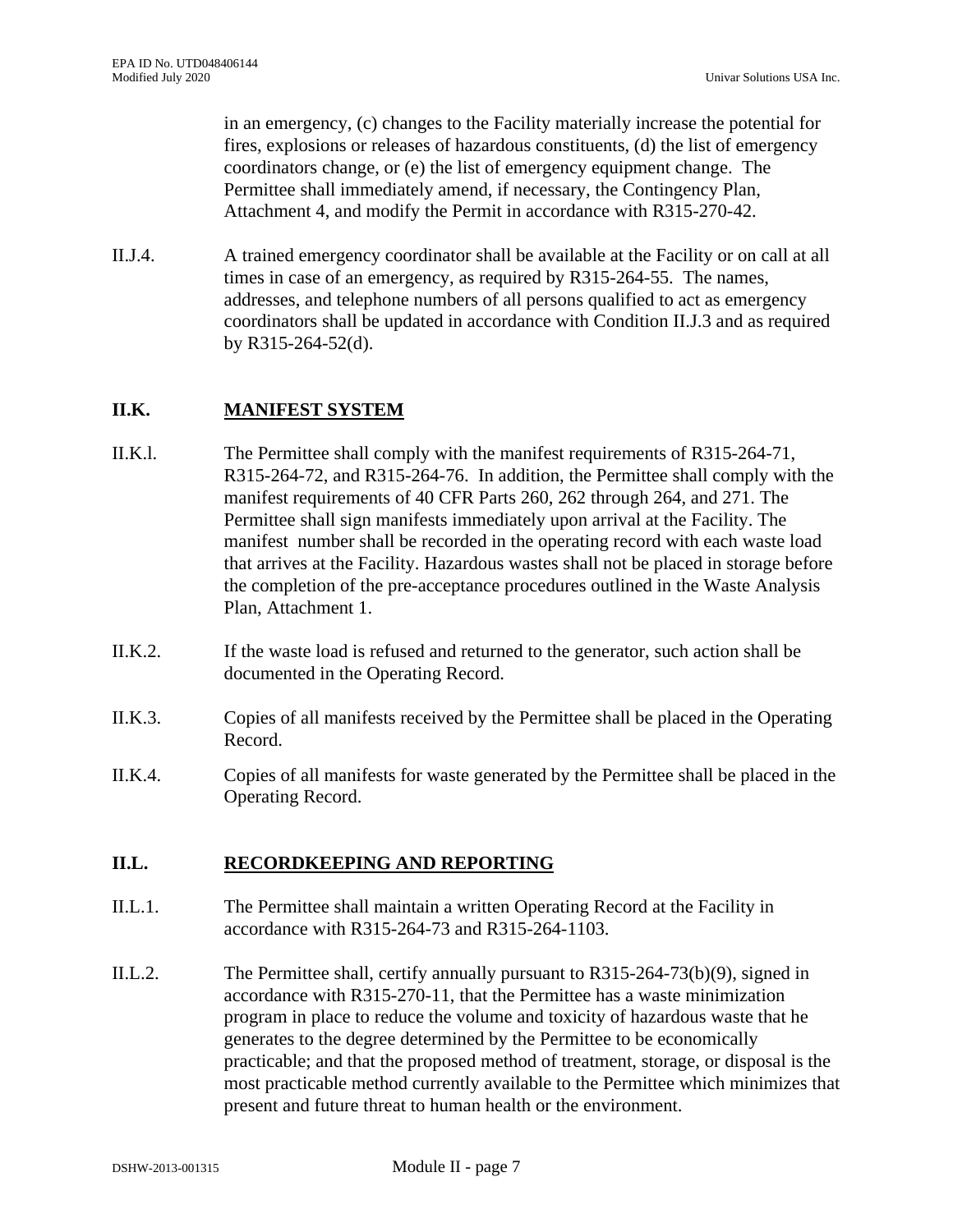- II.L.3. The Permittee shall comply with the biennial report requirements of R315-264- 75, by March 1 of each even-numbered reporting year. The report shall include wastes generated, treated and/or stored at the Permittee's facility during the previous odd-numbered year as required by Condition I.T.
- II.L.4. The Permittee shall submit additional reports to the Director documenting (1) releases, fires, and explosions as specified in R315-264-56(j), (2) facility closures specified in R315-264-115, and (3) as required by R315-264-77(c).
- II.L.5. All reports, notifications, applications, or other materials required to be submitted to the Director shall be submitted at the address shown in Condition I.Y.

### **II.M. CLOSURE/POST-CLOSURE**

- II.M.l. The Permittee shall comply with R315-264-110 through120 as applicable and close the Facility in accordance with the Closure Plan, Attachment 7.
- II.M.2. For all HWMUs, minor deviations (a deviation that does not conflict with Permit conditions or regulations and is equally protective as what is written in the Permit) from the procedures specified in Attachment 7 that are necessary to accommodate proper closure shall be described in narrative form with the closure certification statements. The Permittee shall describe the rationale for implementing minor changes as part of this narrative report. Within sixty (60) days after completion of closure of each HWMU, the Permittee shall submit the certification statements and narrative report to the Director.
- II.M.3. The Permittee shall amend the closure/post-closure plan Attachment 7 in accordance with R315-264-112(c) whenever necessary, or when required to do so by the Director.
- II.M.4. The Permittee shall notify the Director in writing at least forty-five (45) days prior to the commencement of partial or final facility closure. Attachment 7 shall be reviewed by the Permittee, and modified if necessary, before commencing partial or final facility closure. If the Closure Plan, Attachment 7, requires modification, the plan shall be modified and submitted to the Director for approval, in accordance with R315-264-112(c), for each HWMU undergoing closure.
- II.M.5. The Permittee shall remove from the site all hazardous waste and complete closure activities in accordance with the schedule specified in Attachment 7.
- II.M.6. The Permittee shall decontaminate or dispose of off-site, all facility equipment, structures, soil and rinsate as required by R315-264-114 and Attachment 7. Facility equipment, structures, soil and rinsate which have not been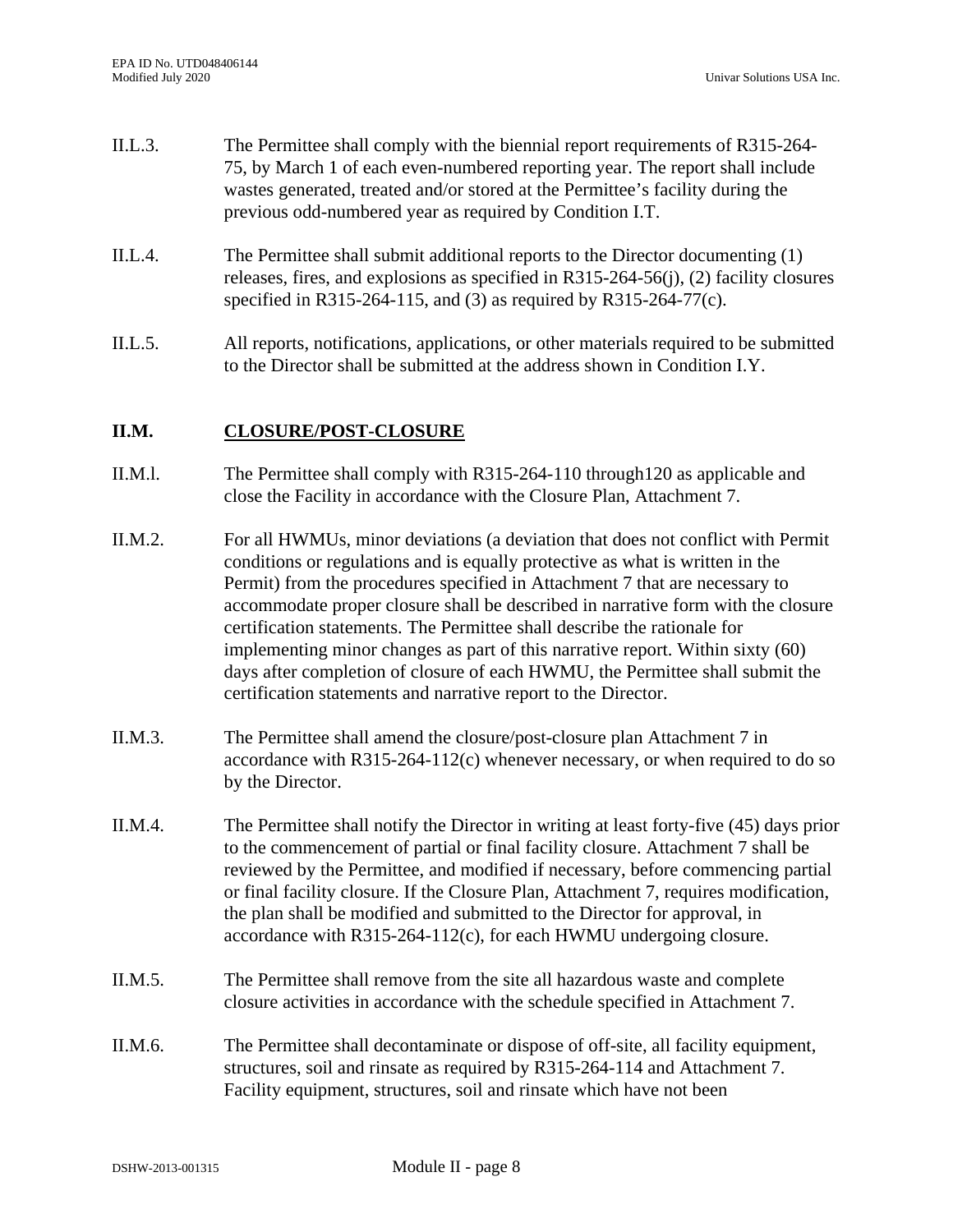decontaminated will be managed as hazardous waste and shall be disposed of at a permitted Treatment, Storage and Disposal Facility (TSDF).

II.M.7. The Permittee shall certify that the Facility has been closed in accordance with the specifications in the Closure Plan, Attachment 7, as required by R3l5-264-115, and shall also provide a certification by an independent, registered professional engineer qualified by experience and education in the appropriate engineering field that the Facility has been closed in accordance with Attachment 7.

# **II.N. COST ESTIMATES FOR THE FACILITY CLOSURE**

- II.N.1. By March 1 of each calendar year, the Permittee shall adjust the closure cost estimate for inflation, in accordance with R315-264-142 and submit a copy of that adjusted closure cost estimate to the Director for approval and maintain the latest adjusted closure cost estimate in the Operating Record. For any new HWMU being placed into operation, an updated facility closure cost estimate must be prepared for the new unit(s), at least sixty (60) days prior to waste being placed on or into the new unit. The financial assurance mechanism shall be updated (a) to reflect any increase in the closure cost estimate within sixty (60) days after estimating the closure cost or (b) prior to any new unit being placed into operation.
- II.N.2. The Permittee shall revise the closure cost estimate whenever there is a change in the Facility's closure plan that would change the cost estimate as required by R315-264-142.

# **II.O. FINANCIAL ASSURANCE FOR FACILITY CLOSURE**

II.O.1. The Permittee shall demonstrate continuous compliance with R315-264-143 by providing documentation of financial assurance, as required by R315-264-143. Changes in financial assurance mechanisms shall be approved by the Director before the change is made effective.

# **II.P. LIABILITY REQUIREMENTS**

- II.P.1. The Permittee shall demonstrate continuous compliance with the requirements of R315-264-147, including the requirements to have and maintain hazardous waste liability coverage for sudden accidental occurrences in the amount of at least one million U.S. dollars per occurrence with an annual aggregate of at least two million U.S. dollars, exclusive of legal defense costs.
- II.P.2. The Permittee shall submit a certificate of hazardous waste liability insurance